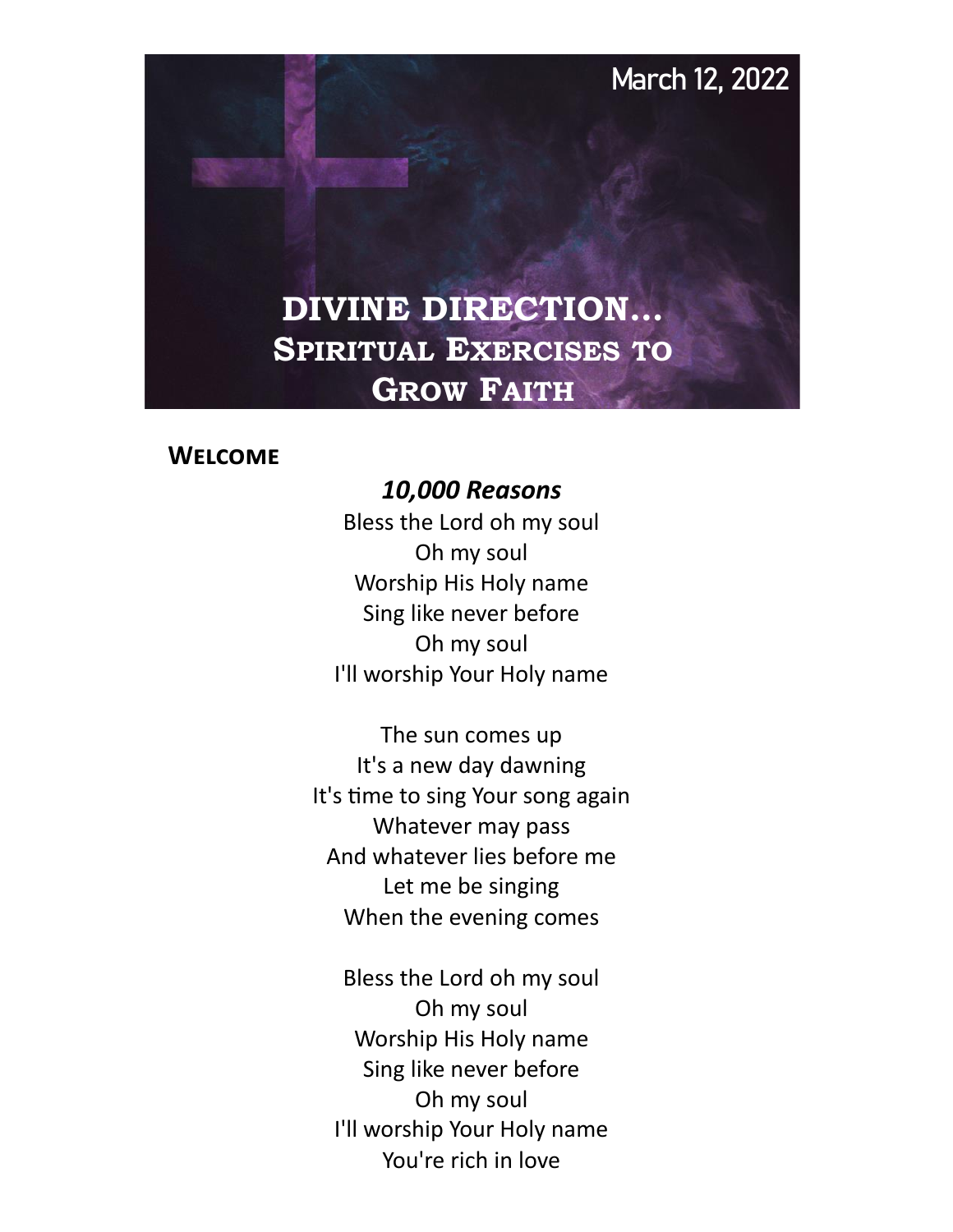And You're slow to anger Your name is great And Your heart is kind For all Your goodness I will keep on singing Ten thousand reasons For my heart to find

Bless the Lord oh my soul Oh my soul Worship His Holy name Sing like never before Oh my soul I'll worship Your Holy name

And on that day When my strength is failing The end draws near And my time has come Still my soul will Sing Your praise unending Ten thousand years And then forevermore Forevermore

Bless the Lord oh my soul Oh my soul Worship His Holy name Sing like never before Oh my soul I'll worship Your Holy name (repeat)

> I'll worship Your Holy name I'll worship Your Holy name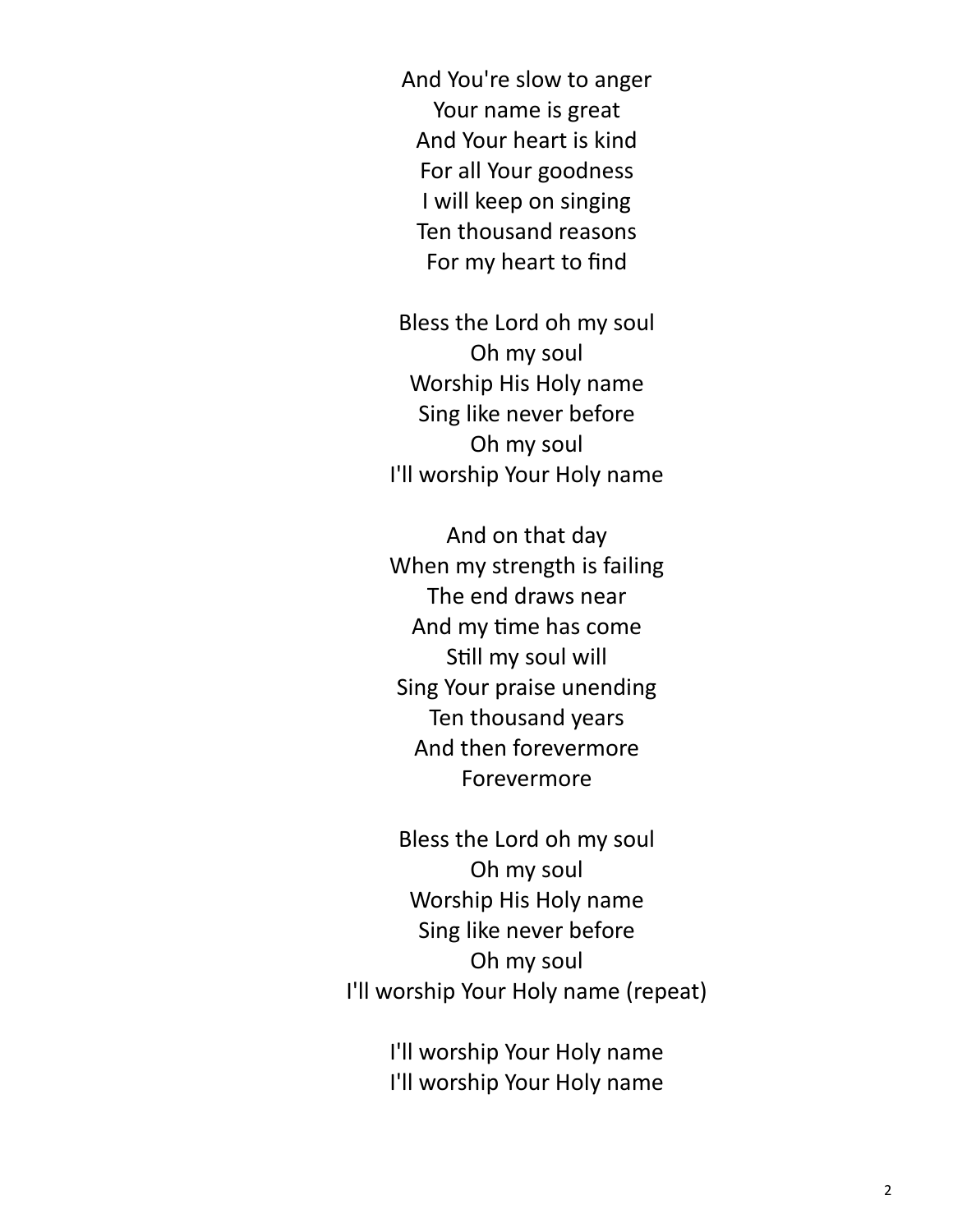## **Scripture Reading...Psalm 27** (NRSV)

The Lord is my light and my salvation; whom shall I fear? The Lord is the stronghold of my life; of whom shall I be afraid?

<sup>2</sup> When evildoers assail me to devour my flesh my adversaries and foes they shall stumble and fall.

 $3$  Though an army encamp against me, my heart shall not fear; though war rise up against me, yet I will be confident.

 $4$  One thing I asked of the Lord, that will I seek after: to live in the house of the Lord all the days of my life, to behold the beauty of the Lord, and to inquire in his temple.

<sup>5</sup> For he will hide me in his shelter in the day of trouble; he will conceal me under the cover of his tent; he will set me high on a rock.

 $6$  Now my head is lifted up above my enemies all around me, and I will offer in his tent sacrifices with shouts of joy; I will sing and make melody to the Lord.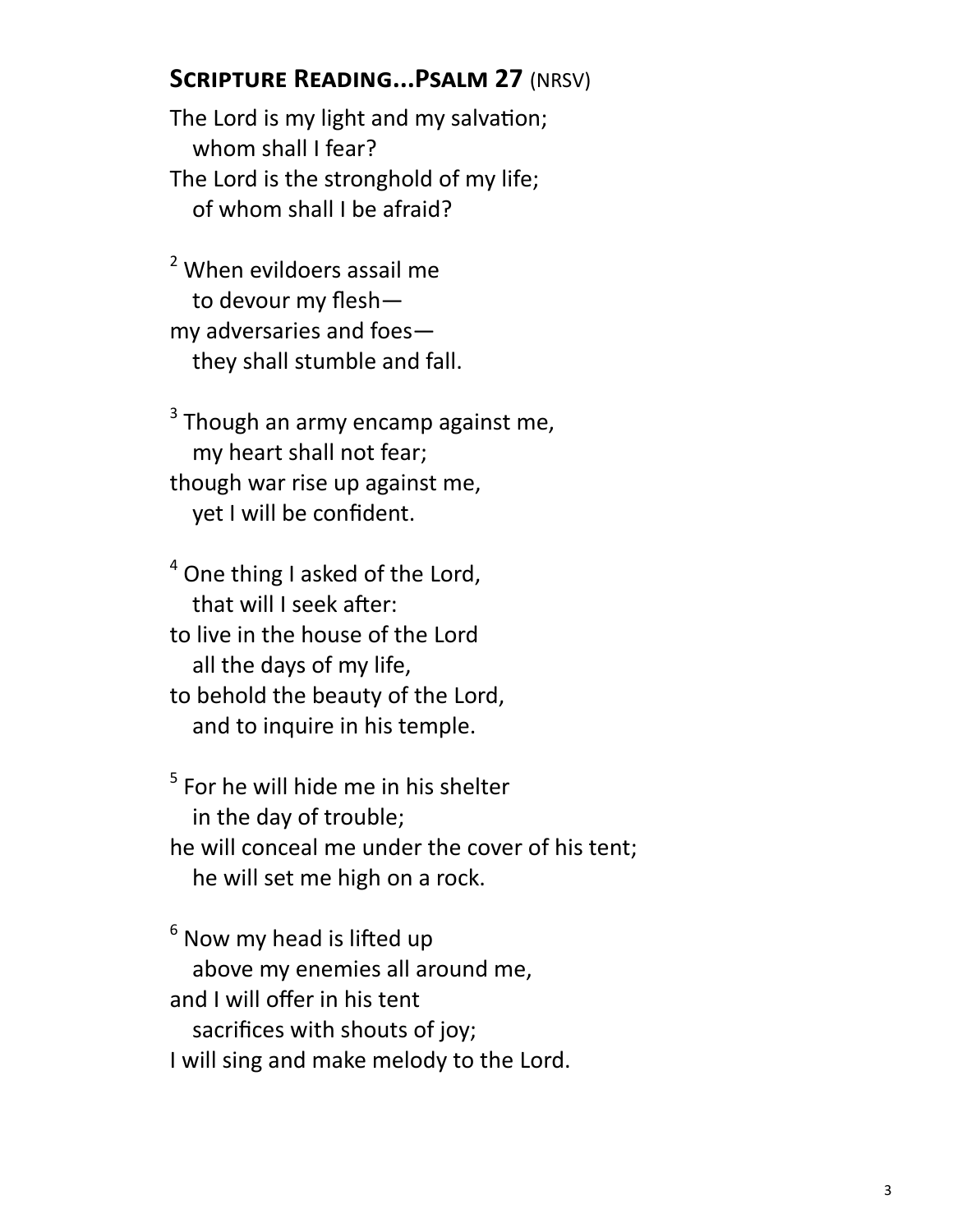$<sup>7</sup>$  Hear, O Lord, when I cry aloud,</sup>

- be gracious to me and answer me!
- <sup>8</sup> "Come," my heart says, "seek his face!" Your face, Lord, do I seek. 9
	- Do not hide your face from me.

Do not turn your servant away in anger, you who have been my help.

Do not cast me off, do not forsake me,

O God of my salvation!

- $10$  If my father and mother forsake me, the Lord will take me up.
- $11$  Teach me your way, O Lord, and lead me on a level path because of my enemies.
- $12$  Do not give me up to the will of my adversaries, for false witnesses have risen against me, and they are breathing out violence.
- $13$  I believe that I shall see the goodness of the Lord in the land of the living.

<sup>14</sup> Wait for the Lord; be strong, and let your heart take courage; wait for the Lord!

## *Goodness of God*

I love You, Lord For Your mercy never fails me All my days, I've been held in Your hands From the moment that I wake up Until I lay my head Oh, I will sing of the goodness of God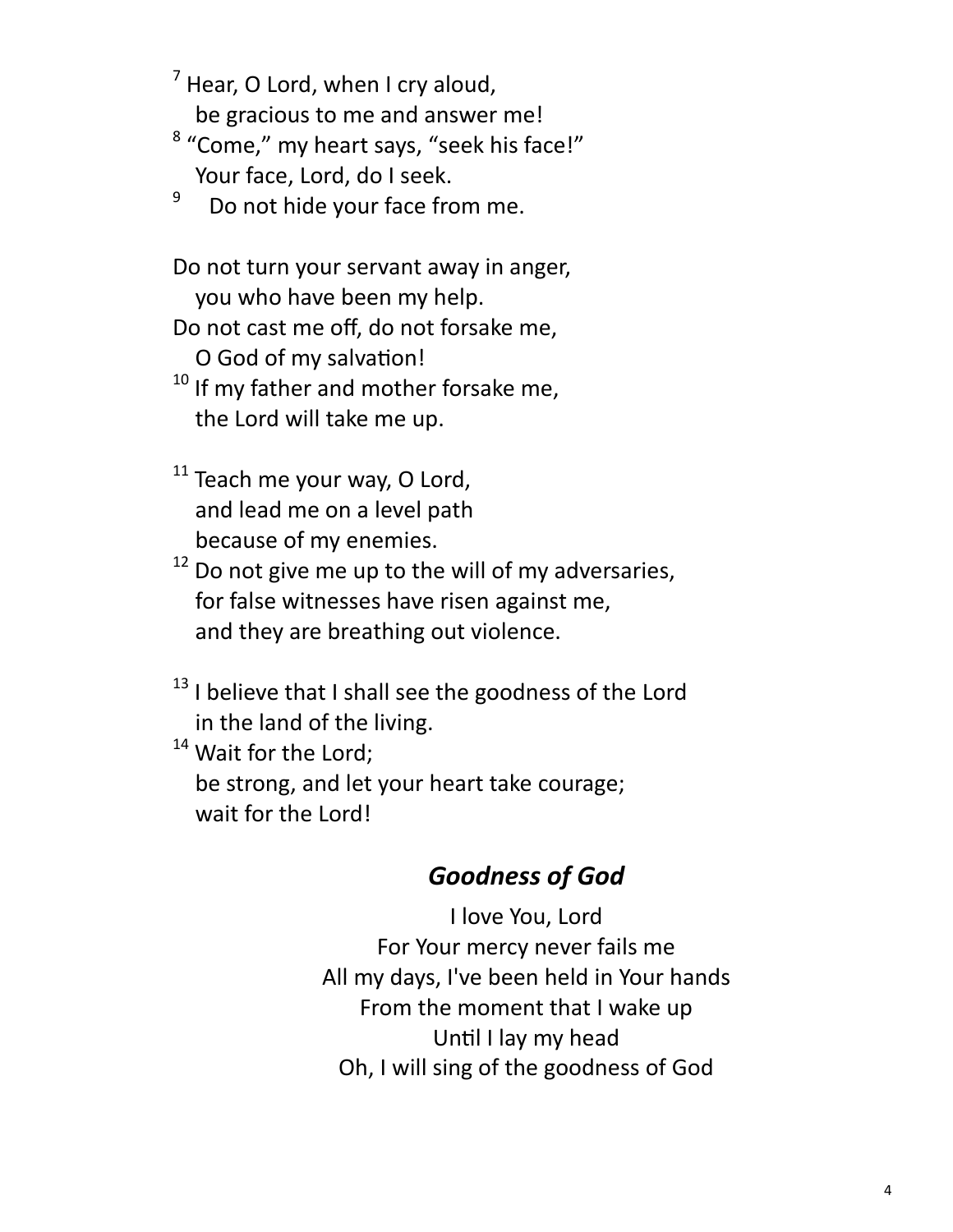And all my life You have been faithful And all my life You have been so, so good With every breath that I am able Oh, I will sing of the goodness of God

> I love Your voice You have led me through the fire In the darkest night You are close like no other

I've known You as a Father I've known You as a Friend And I have lived in the goodness of God

And all my life You have been faithful And all my life You have been so, so good With every breath that I am able Oh, I will sing of the goodness of God

'Cause Your goodness is running after It's running after me Your goodness is running after It's running after me

With my life laid down I'm surrendered now I give You everything 'Cause Your goodness is running after It's running after me

'Cause Your goodness is running after It's running after me Your goodness is running after It's running after me With my life laid down I'm surrendered now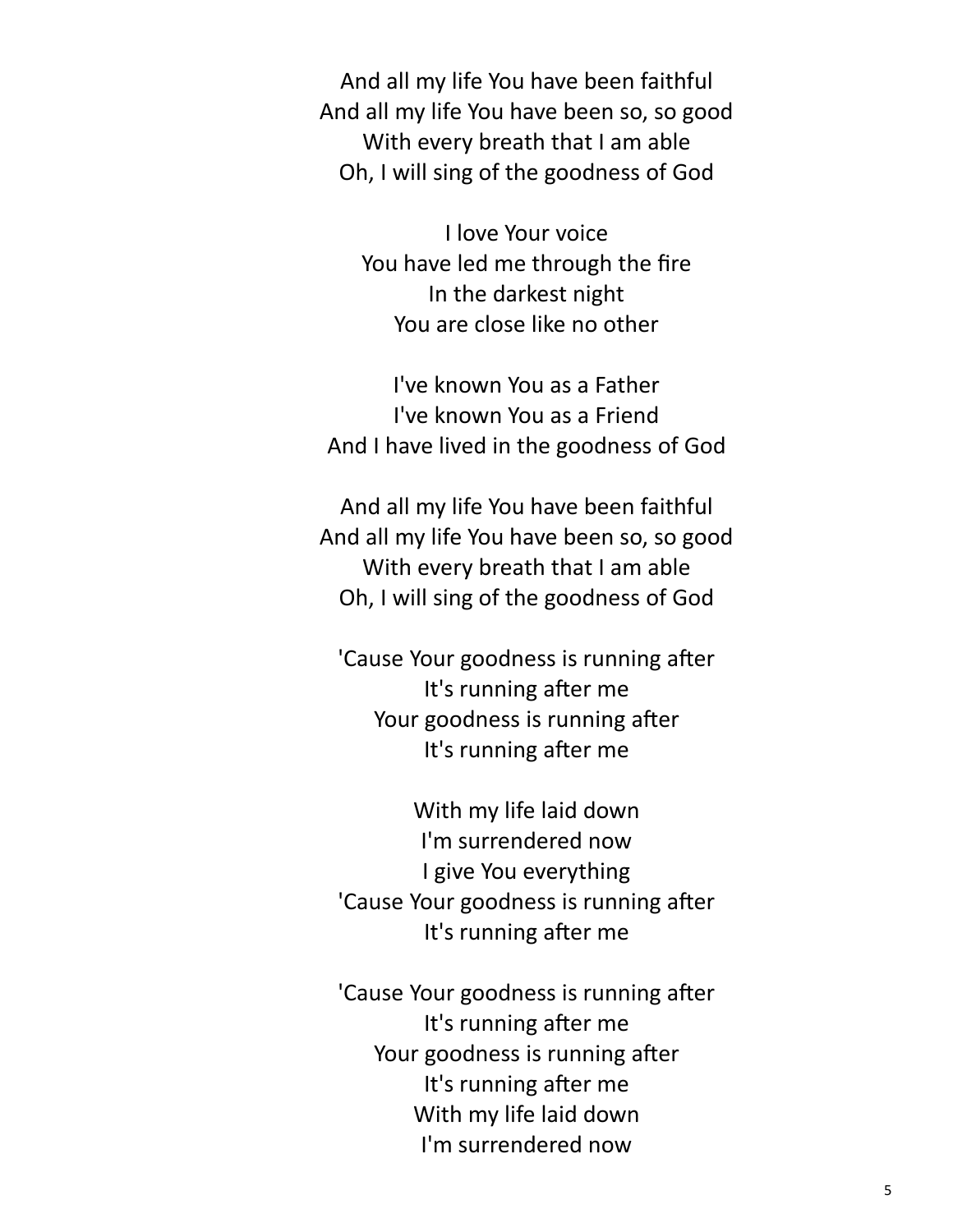I give You everything 'Cause Your goodness is running after It keeps running after me

And all my life You have been faithful And all my life You have been so, so good With every breath that I am able Oh, I will sing of the goodness of God

'Cause all my life You have been faithful And all my life You have been so, so good With every breath that I am able Oh, I will sing of the goodness of God Oh, I will sing of the goodness of God

#### *Beautiful Things*

You make me new, You are making me new You make me new, You are making me new

All this pain I wonder if I'll ever find my way I wonder if my life could really change, at all

All this earth Could all that is lost ever be found? Could a garden come out from this ground, at all?

You make beautiful things You make beautiful things out of the dust You make beautiful things You make beautiful things out of us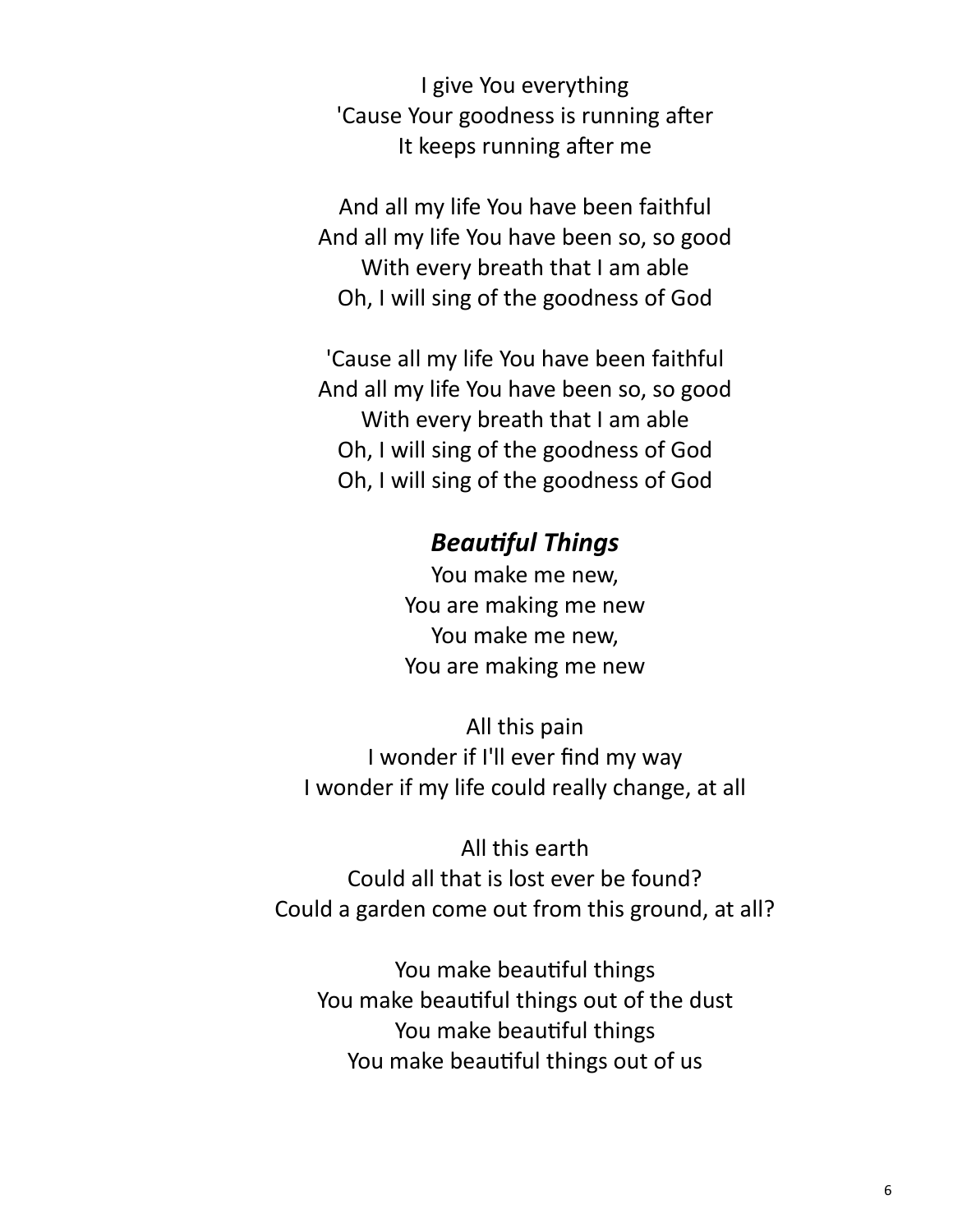All around, Hope is springing up from this old ground Out of chaos life is being found, in you

You make beautiful things You make beautiful things out of the dust You make beautiful things You make beautiful things out of us (repeat)

> You make me new, You are making me new (repeat)

You make beautiful things You make beautiful things out of the dust You make beautiful things You make beautiful things out of us (repeat)

## **BEYOND Commitments**

## **Gospel Reading...Luke 13:31-35** (NRSV)

Read by: Pr. Lauren Dow Wegner

 $31$  At that very hour some Pharisees came and said to him, "Get away from here, for Herod wants to kill you." <sup>32</sup> He said to them, "Go and tell that fox for me, 'Listen, I am casting out demons and performing cures today and tomorrow, and on the third day I finish my work.  $33$  Yet today, tomorrow, and the next day I must be on my way, because it is impossible for a prophet to be killed outside of Jerusalem.' <sup>34</sup> Jerusalem, Jerusalem, the city that kills the prophets and stones those who are sent to it! How often have I desired to gather your children together as a hen gathers her brood under her wings, and you were not willing! <sup>35</sup> See, your house is left to you. And I tell you, you will not see me until the time comes when you say, 'Blessed is the one who comes in the name of the Lord.'"

**Message** Pr. Lauren Dow Wegner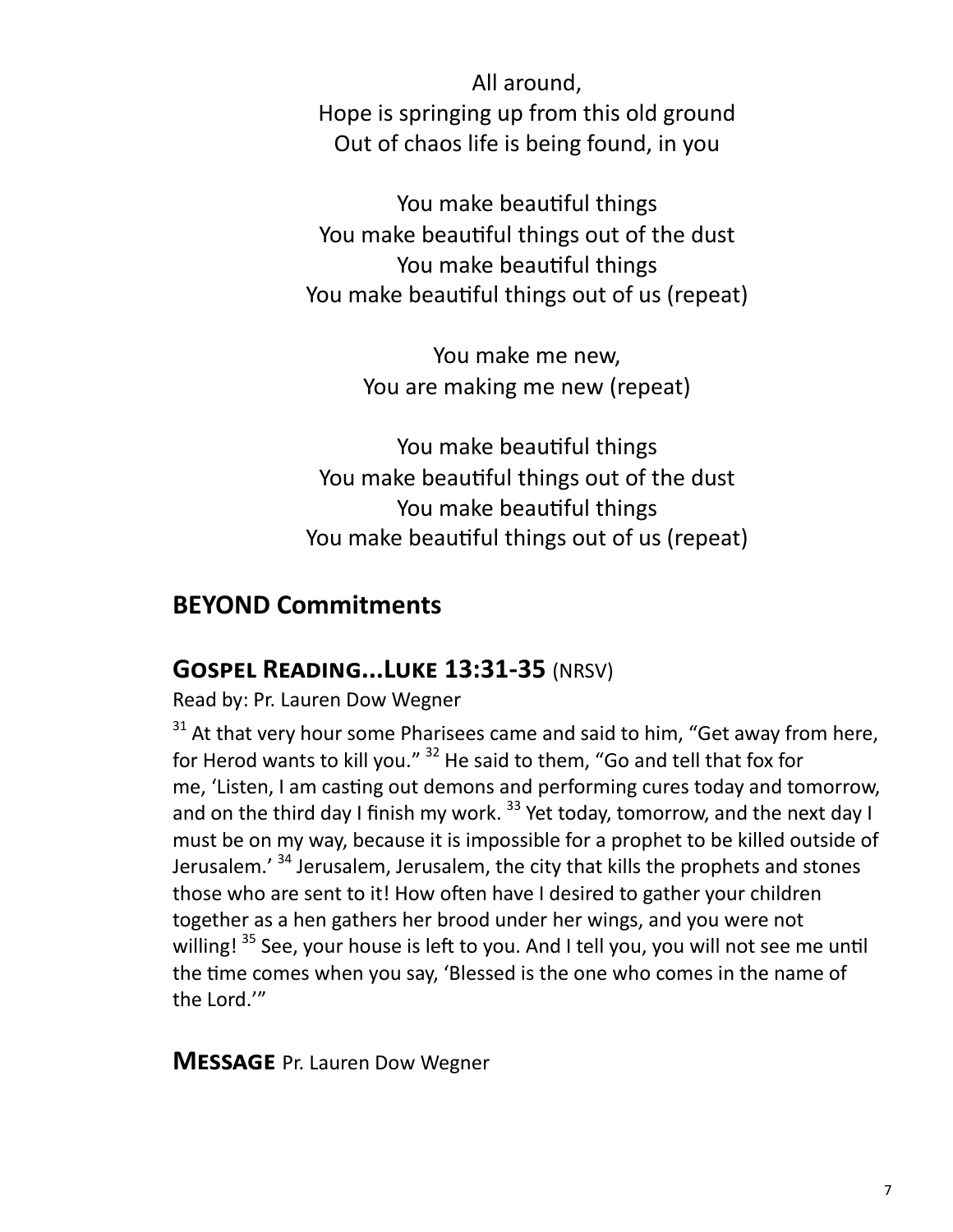#### **Communion Invitation**

*As we celebrate this sacrament, all are invited to receive the Risen presence of Jesus. God is really present—in bread and wine—forgiving sins and promising new life.* 

> *Bread/wafer— "The body of Christ given for you"; Wine— "The blood of Christ shed for you."*

#### *No Longer Slaves*

From my mother's womb You have chosen me Love has called my name I've been born again Into Your family Your blood flows through my veins

I'm no longer a slave to fear I am a child of God I'm no longer a slave to fear I am a child of God (repeat)

You split the sea So I could walk right through it My fears are drowned in perfect love You rescued me So I could stand and say I am a child of God (repeat)

I am a child of God

I'm no longer a slave to fear I am a child of God I'm no longer a slave to fear I am a child of God (repeat)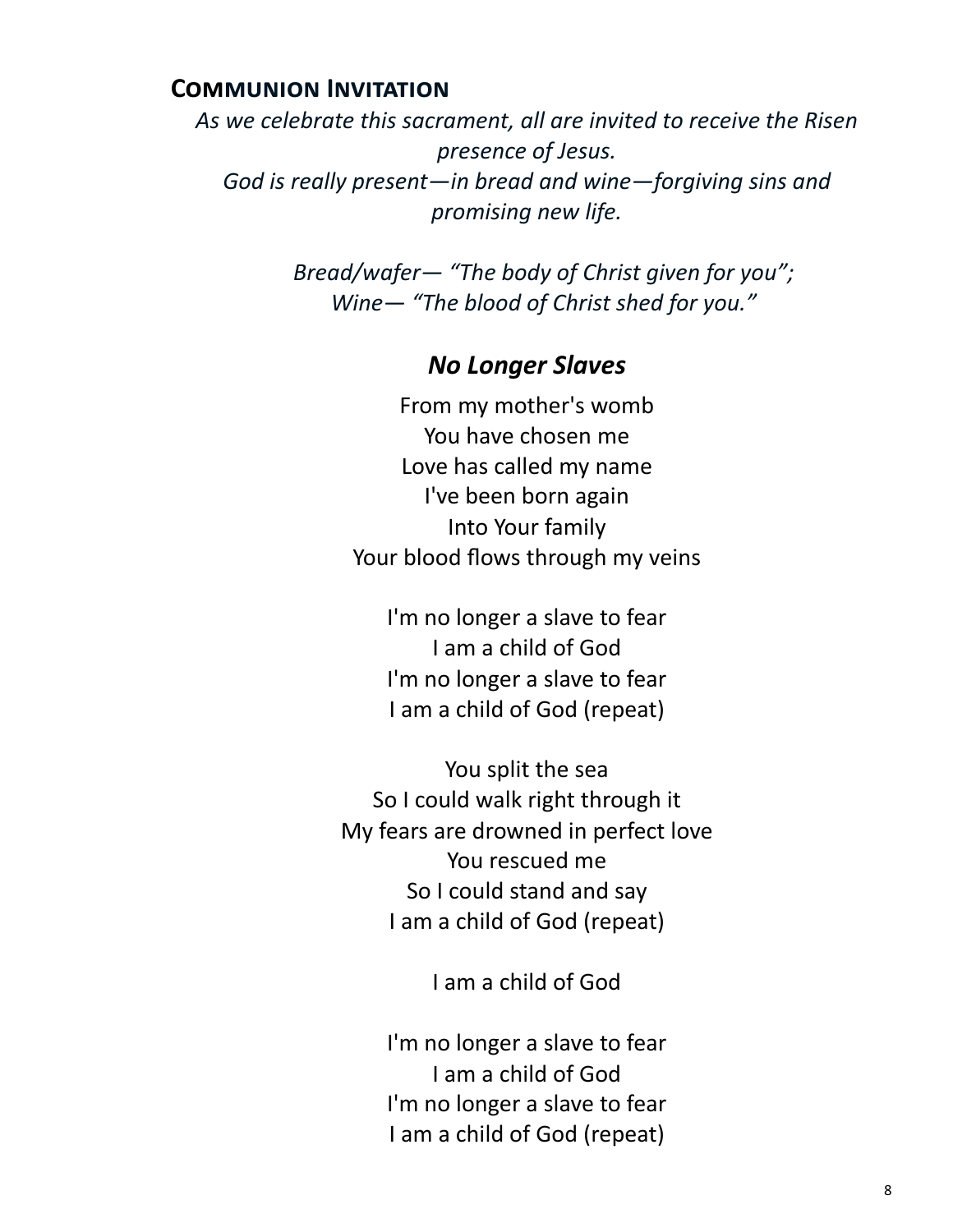## **Closing Prayer**

## **Thank Offering**

- $\cdot$  To make a gift online to the mission and ministry of Shepherd of the Hills, use this link: [shephills.org/give.](https://shephills.org/give/)
- · Scan the QR Code with your camera phone to give now.



· By mail, send to 3525 Bee Caves Rd, Austin, TX 78746

#### **Announcements**



**Benediction**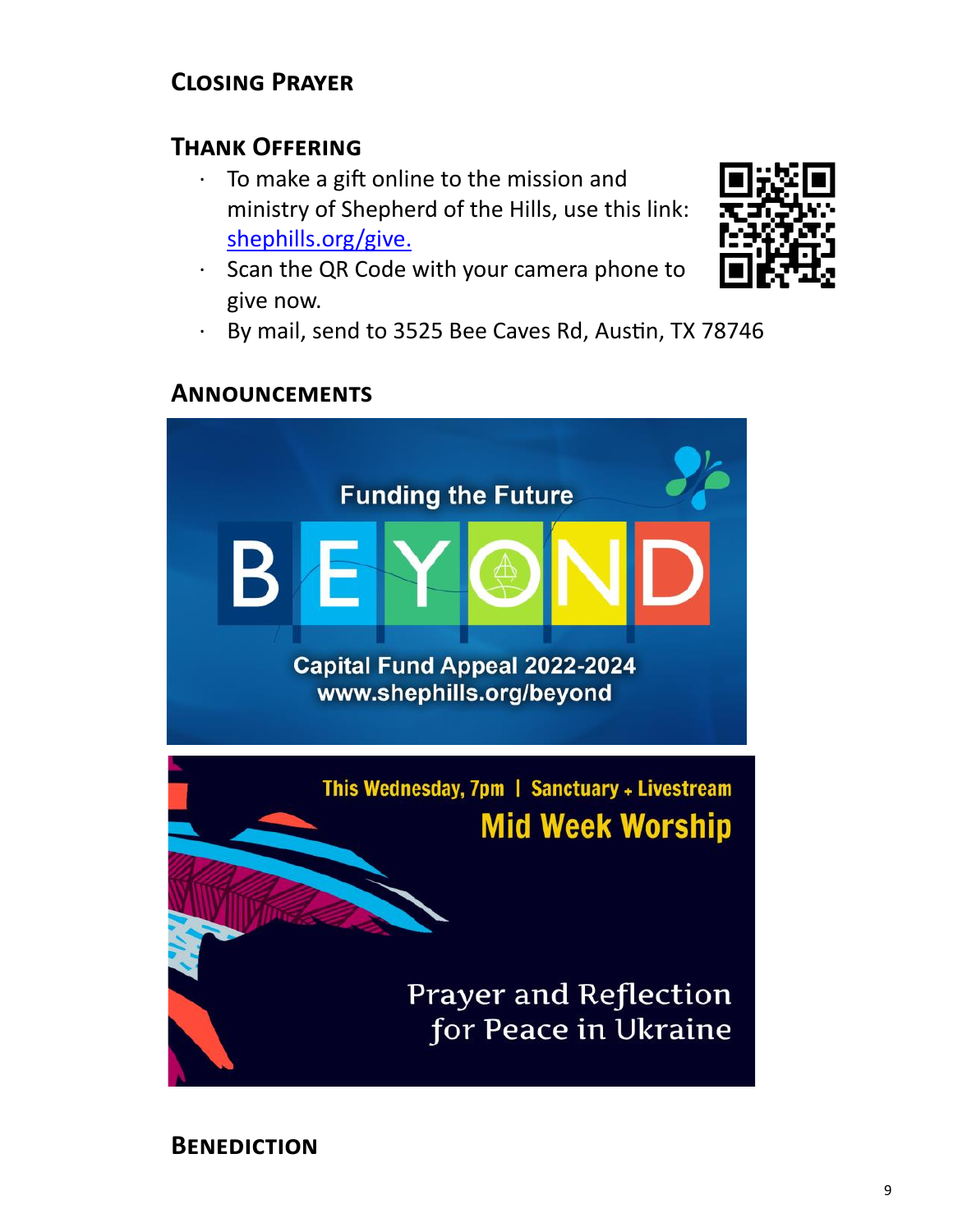## **Prayers**

**Please pray** for Don Gaskin, Don Knight, Marie Fortune,Glenn Richter, Stacia DeBill, Donna Herschleb and Phyllis Youngdahl

**Please pray** for family and friends of Shepherd members:

Kenna Joy Kramer, Grandniece of Weldon and Mary Allison Lori Roth, Sister of Sandy Smith Dick Davis, Friend of Donna Herschleb

**We pray** for all who mourn the death of Ted Bedard , nephew of Tom and Betty Lueders

## **Gracious and Generous Lord,**

We lift before you the Butterfly Preschool – the current children, families and board members and all alumni to these groups. As these folks know the magical place it is to grow to see YOU in all they do.

As we all prayerfully discern this opportunity to be part of the future of Butterfly with the Beyond campaign, open our hearts to share the treasures you have so richly blessed us.

We are safe and accepted. We are taught to be courageous to love and be the light illuminating the way to righteousness in all we do. May we try to out give you with a joy to match the giggles we hear everywhere on this campus with your blessings of the little folks being taught your ways, wisdom and words.

**We pray** for the people of our country and world as we continue to navigate the COVID-19 pandemic. Grant healing to those afflicted, strength to those who care for the sick, and wisdom to those who lead.

**We pray** for the people of Ukraine and all who find themselves in the midst of war, gripped by fear and uncertainty. Send your peace. Send your wisdom to leaders of the world as they grapple with deep disagreements and tensions. May we be ever aware of your beloved people all around the world who suffer and who cry out for help. Send us as proclaimers of your love.